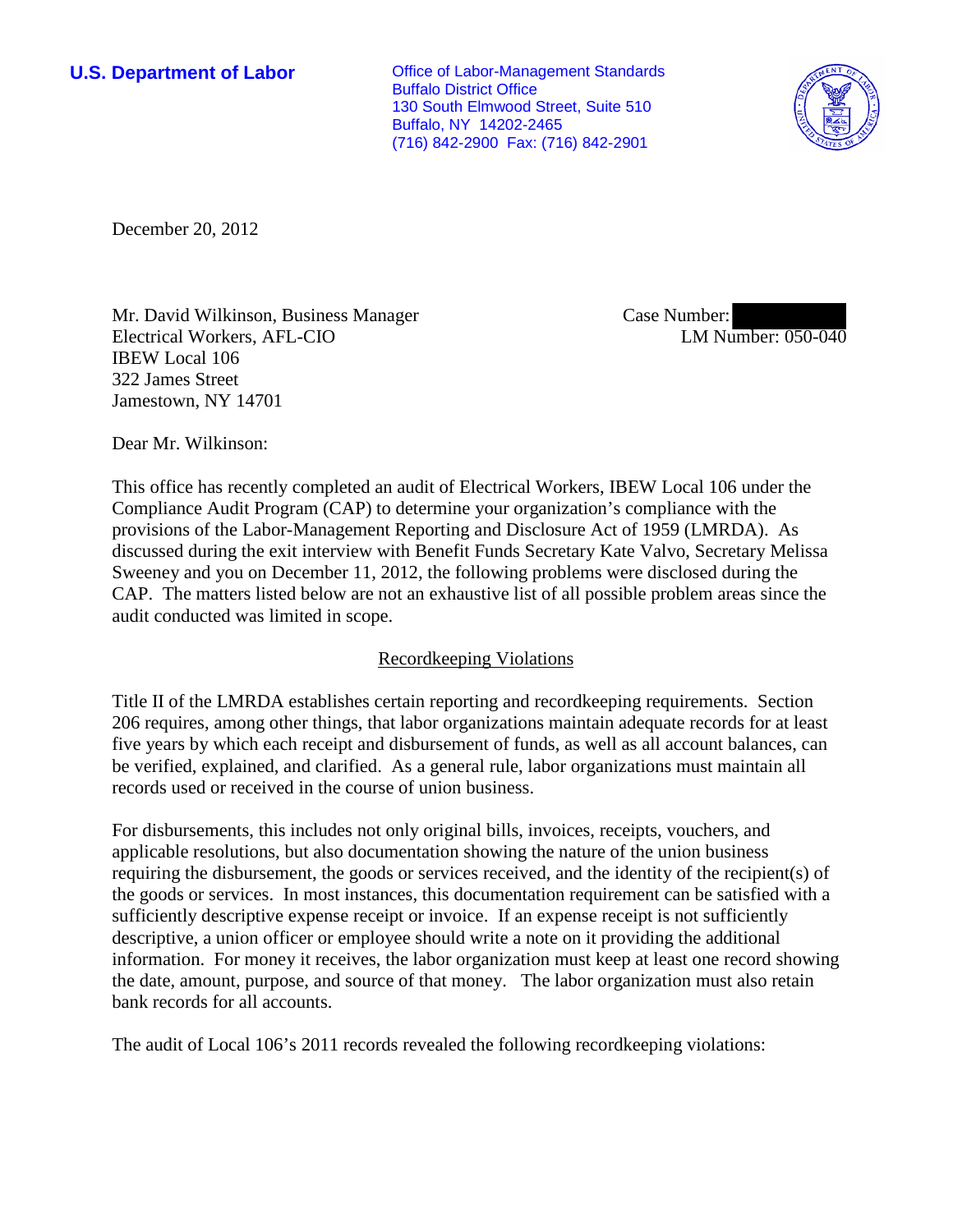Mr. David Wilkinson December 20, 2012 Page 2 of 4

1. General Reimbursed Expenses

Local 106 did not retain adequate documentation for reimbursed expenses and credit card expenses incurred by union officers and employees totaling at least \$59. For example, meals reimbursed to Business Manager David Wilkinson for travel incurred to Vancouver, BC were not retained in the union records.

As noted above, labor organizations must retain original receipts, bills, and vouchers for all disbursements. The president and treasurer (or corresponding principal officers) of your union, who are required to sign your union's LM report, are responsible for properly maintaining union records.

2. Meal Expenses

Local 106 did not require officers and employees to submit itemized receipts for meal expenses totaling at least \$370. The union must maintain itemized receipts provided by restaurants to officers and employees. These itemized receipts are necessary to determine if such disbursements are for union business purposes and to sufficiently fulfill the recordkeeping requirement of LMRDA Section 206.

Local 106 records of meal expenses did not always include written explanations of union business conducted or the names and titles of the persons incurring the restaurant charges. Union records of meal expenses must include written explanations of the union business conducted and the full names and titles of all persons who incurred the restaurant charges. Also, the records retained must identify the names of the restaurants where the officers or employees incurred meal expenses.

3. Receipt Records

Union receipt records entered in the membership accounting software did not verify or show the reason for cancelled transactions and missing receipt numbers. When receipts are voided or cancelled, a union record should be maintained to show the reason for the cancellation or void.

Based on your assurance that Local 106 will retain adequate documentation in the future, OLMS will take no further enforcement action at this time regarding the above violations.

# Reporting Violations

The audit disclosed a violation of LMRDA Section 201(b), which requires labor organizations to file annual financial reports accurately disclosing their financial condition and operations. The Labor Organization Annual Report (Form LM-2) filed by Local 106 for the fiscal year ended December 31, 2011, was deficient in the following areas: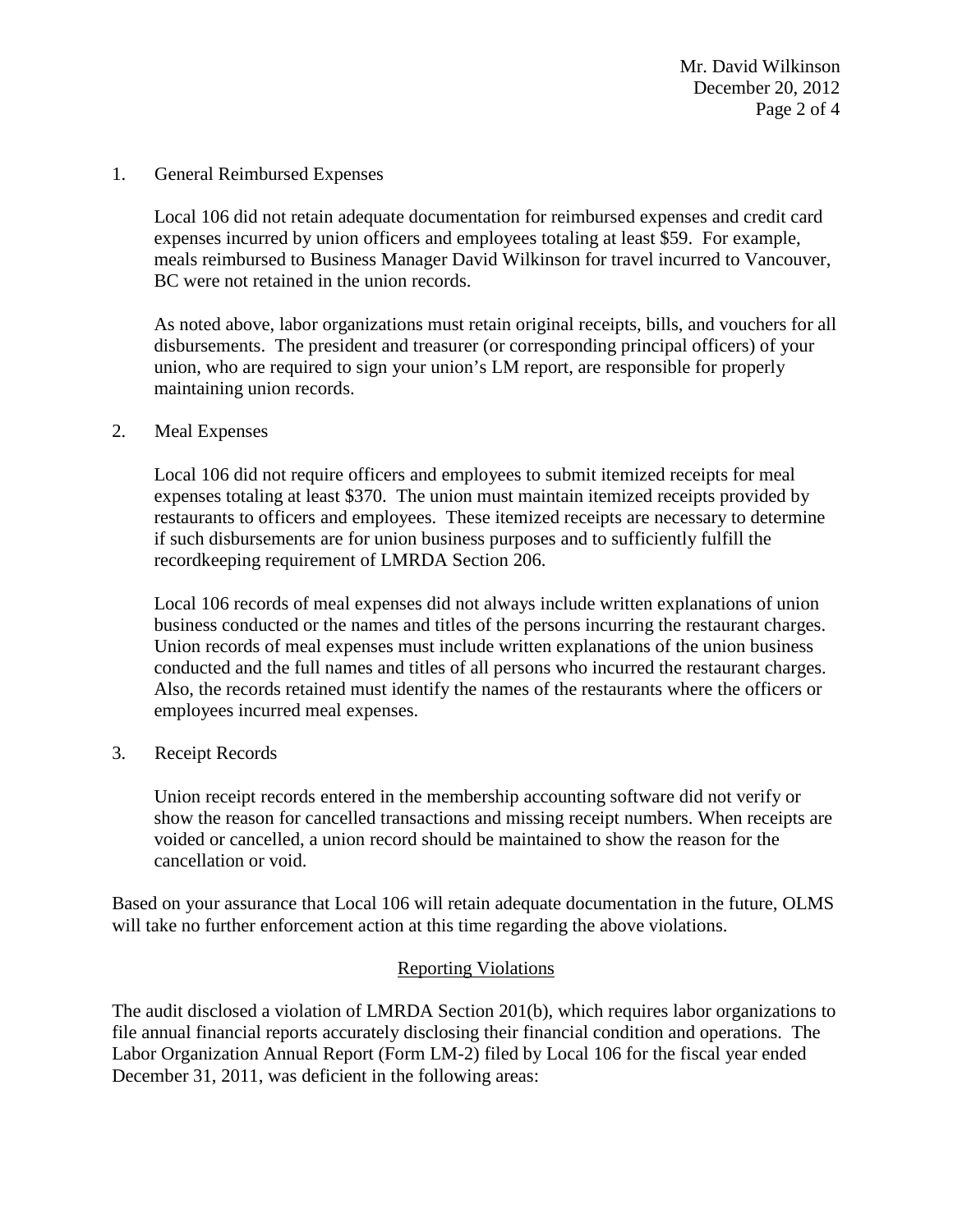Mr. David Wilkinson December 20, 2012 Page 3 of 4

#### 1. Disbursements to Officers and Employees (LM-2)

Local 106 did not include some reimbursements to officers and employees / payments to officers and employees totaling at least \$19,400 in Schedule 11 (All Officers and Disbursements to Officers) and Schedule 12 (Disbursements to Employees). It appears that the local erroneously reported these payments in Schedules 15 through 19.

For example, payments to the Imprest Fund for portions of wages for Secretary Melissa Sweeney and Benefit Funds Secretary Kate Valvo, should be reported in Schedule 12. Additionally, direct and indirect payments to officer and employees, including payments for flights purchased for spouses using the union credit card made on their behalf should be reported in Schedule 11 and Schedule 12 in their respective columns. Payments for travel of the spouses must be included in the schedules even though they were subsequently reimbursed back to the union.

The union must report in Column F of Schedules 11 and 12 (Disbursements for Official Business) direct disbursements to officers and employees for reimbursement of expenses they incurred while conducting union business. In addition, the union must report in Column F of Schedules 11 and 12 indirect disbursements made to another party (such as a credit card company) for business expenses union personnel incur. However, the union must report in Schedules 15 through 19 indirect disbursements for business expenses union personnel incur for transportation by public carrier (such as an airline) and for temporary lodging expenses while traveling on union business. The union must report in Column G (Other Disbursements) of Schedules 11 and 12 any direct or indirect disbursements to union personnel for expenses not necessary for conducting union business.

2. Failure to Itemize Disbursements or Receipt (LM-2)

Local 106 did not properly report some "major" transaction(s) in Schedule(s) 15 (Representational Activities), 18 (General Overhead), or 19 (Union Administration). A "major" transaction includes any individual transaction of \$5,000 or more or total transactions to or from any single entity or individual that aggregate to \$5,000 or more during the reporting period and which the local cannot properly report elsewhere in Statement B.

The audit found that the union failed to report payments to the accounting firm as a major transaction. During the period, the union's general fund made payments totaling in aggregate to at least \$27,360 to Buffamante, Whipple, & Buttafaro which should have been reported properly on the form as described above.